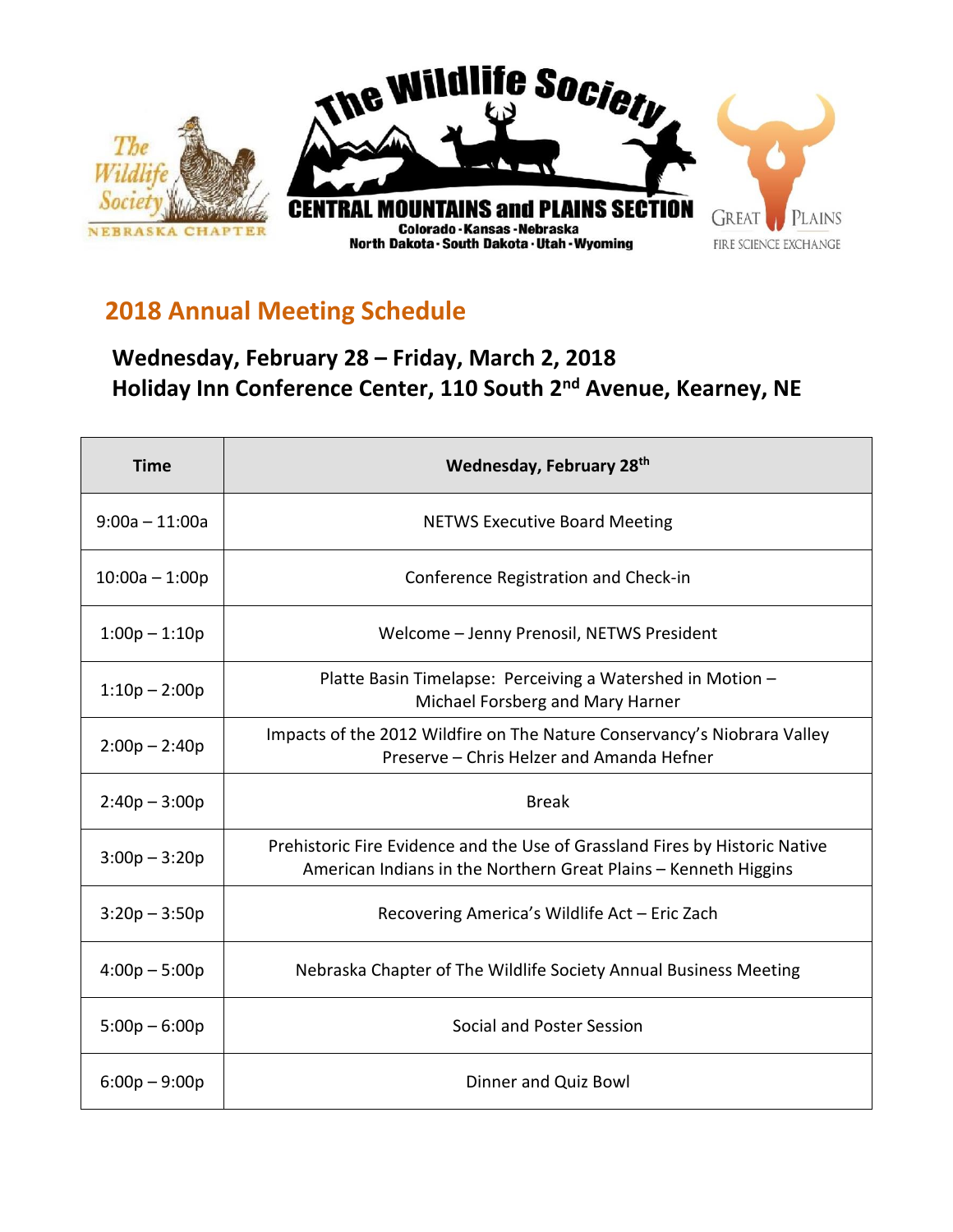| <b>Time</b>       | Thursday, March 1st                                                                                                                                                                                                                                   |                                                                                                                                                                                            |  |
|-------------------|-------------------------------------------------------------------------------------------------------------------------------------------------------------------------------------------------------------------------------------------------------|--------------------------------------------------------------------------------------------------------------------------------------------------------------------------------------------|--|
| 5:00a             | Crane Viewing - depending on migration                                                                                                                                                                                                                |                                                                                                                                                                                            |  |
| $8:00a - 10:00a$  | Morning Session, Coffee and Rolls Available in Meeting Room<br>Mariah Simmons, The Wildlife Society<br><b>Student Chapter Updates</b>                                                                                                                 |                                                                                                                                                                                            |  |
| $10:00a - 10:30a$ | <b>Break</b>                                                                                                                                                                                                                                          |                                                                                                                                                                                            |  |
| $10:30a - 12:00p$ | <b>Session A</b>                                                                                                                                                                                                                                      | <b>Session B</b>                                                                                                                                                                           |  |
| $10:30a - 11:00a$ | Comparison of sampling techniques for<br>Asclepias on a variety of land management<br>types located in the Monarch Butterfly's<br>(Danaus plexippus) breeding grounds in<br>Eastern Nebraska - Mercy Dinwiddie,<br>Nebraska Game and Parks Commission | Large or Small Patches? How Patch<br>Size and Nest Density Influence<br>Nest Survival and Conservation in<br>Grasslands - Victoria Simonsen,<br>University of Nebraska-Lincoln             |  |
| $11:00a - 11:30a$ | Effective control of deciduous woody plants<br>in grasslands: results from a land manager<br>survey and field study - Eric Chien,<br>The Nature Conservancy                                                                                           | The effects of large-scale wetland<br>loss on network connectivity of the<br>Rainwater Basin, Nebraska -<br>Bram H. F. Verheijen, Kansas<br>Cooperative Fish and Wildlife Unit             |  |
| $11:30a - 1:30p$  | Lunch and CMPS Annual Business Meeting                                                                                                                                                                                                                |                                                                                                                                                                                            |  |
|                   | <b>Session A</b>                                                                                                                                                                                                                                      | <b>Great Plains Fire Science Exchange</b><br>Symposium                                                                                                                                     |  |
| $1:40p - 2:10p$   | Human-induced rapid environmental change<br>and spatial mismatches in species<br>distribution - Erica Stuber, University of<br>Nebraska-Lincoln                                                                                                       | <b>Normalizing Prescribed Fire:</b><br>Cultural disruption on the prairie<br>and the return of the fire regime in<br>Nebraska - Brian Teeter, Pheasants<br>Forever/Nebraska Game and Parks |  |
| $2:10p - 2:40p$   | Effects of field and landscape-scale habitat<br>on ring-necked pheasant demography and<br>predation patterns - Tim Lyons, University of<br>Nebraska-Lincoln                                                                                           | Results of Prescribed Fire on Platte<br>River Prairies - Chris Helzer, The<br><b>Nature Conservancy</b>                                                                                    |  |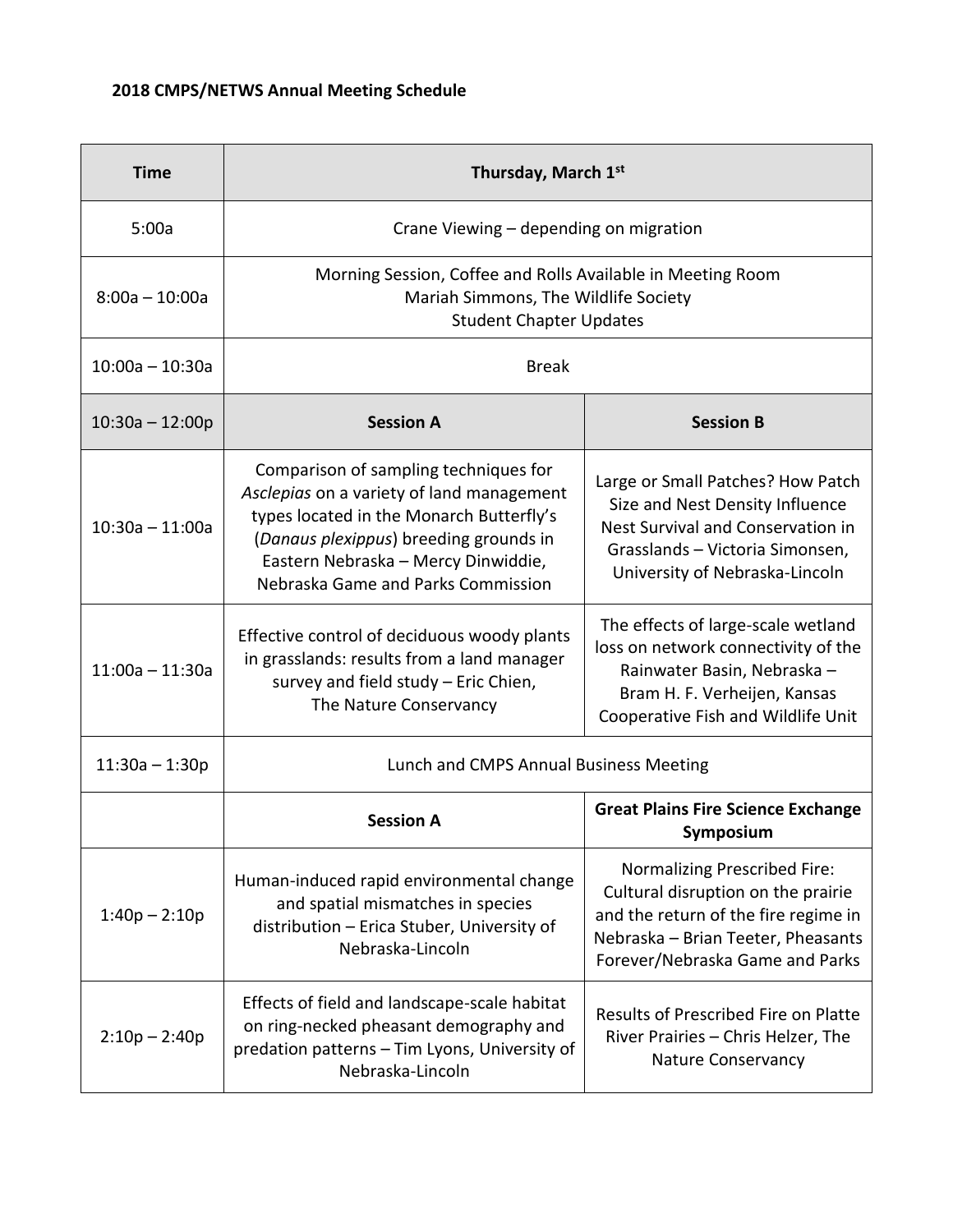## **2018 CMPS/NETWS Annual Meeting Schedule**

| <b>Time</b>     | Thursday, March 1st                                                                                                                                                                                    |                                                                                                                                                                                                           |  |
|-----------------|--------------------------------------------------------------------------------------------------------------------------------------------------------------------------------------------------------|-----------------------------------------------------------------------------------------------------------------------------------------------------------------------------------------------------------|--|
| $2:40p - 3:10p$ | Life History Plasticity Creates Long Term<br>Options for Species Survival - Nate Bickford,<br>University of Nebraska-Kearney                                                                           | Use of Grassland Fires in the<br><b>Management of Ground Nesting</b><br>Game Birds in the Great Plains and<br>Elk in Teton National Park -<br>Kenneth F. Higgins, South Dakota<br><b>State University</b> |  |
| $3:10p - 3:30p$ | <b>Break</b>                                                                                                                                                                                           |                                                                                                                                                                                                           |  |
| $3:30p - 4:00p$ | Evaluation of the Deadwood Bighorn Sheep<br>Herd Translocation - Ty Werdel,<br><b>Kansas State University</b>                                                                                          | <b>Exploring the Value of Habitat</b><br>Heterogeneity at Multiple Scales<br>and Geographies in Nebraska's<br>Grasslands - Chris Helzer,<br>The Nature Conservancy                                        |  |
| $4:00p - 4:30p$ | Bison as grassland seed-dispersal vectors -<br>Mark Hammer, Wayne State College                                                                                                                        | Lighting the Sandhills on Fire $-$<br>Shelly Kelly, Sandhills Task Force                                                                                                                                  |  |
| $4:30p - 5:00p$ | Comparing small mammal communities in<br>remnant and restored prairies at TNC's<br>Platte River Prairies - Jasmine Cutter, The<br>Nature Conservancy                                                   | Prescribed Burning in Oak<br>Woodlands - Gerry Steinauer,<br>Nebraska Game and Parks<br>Commission and Kent Pfeiffer,<br>Northern Prairies Land Trust and<br>Nebraska Game and Parks<br>Commission        |  |
| $5:00p - 6:00p$ | Social and Poster Session                                                                                                                                                                              |                                                                                                                                                                                                           |  |
| $6:00p - 9:00p$ | Dinner, Awards, and Auction                                                                                                                                                                            |                                                                                                                                                                                                           |  |
|                 | Friday, March 2 <sup>nd</sup> , Student Professional Workshop, location near Wood River, NE.<br>Breakfast and lunch provided at workshop site for students and advisors.<br>Plan to finish about noon. |                                                                                                                                                                                                           |  |